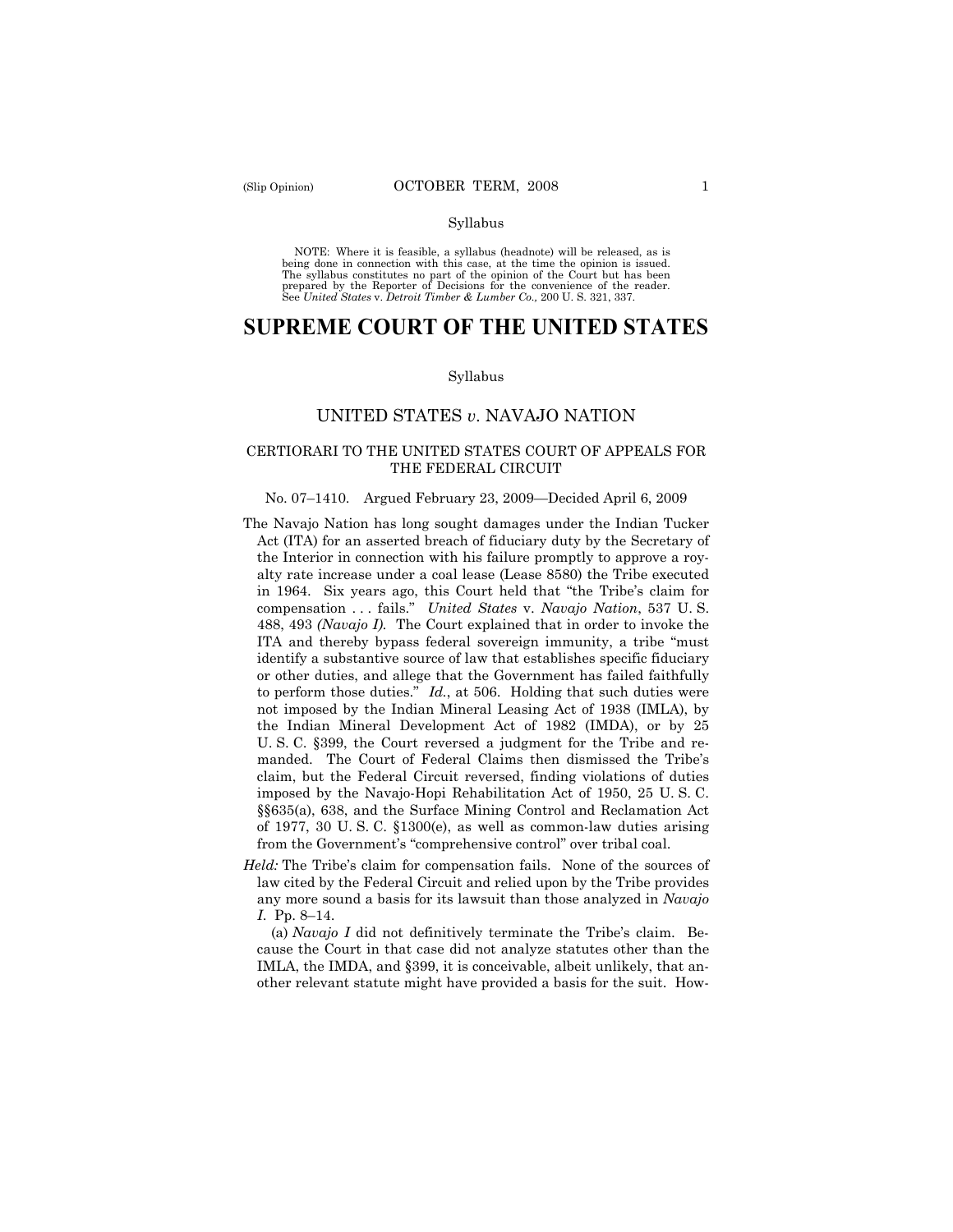#### Syllabus

ever, *Navajo I*'s reasoning—particularly its instruction to "train on specific rights-creating or duty-imposing statutory or regulatory prescriptions," 537 U. S., at 506—left no room for that result based on the sources of law relied on below. P. 8.

(b) Lease 8580 was not issued under §635(a), so the Tribe cannot invoke that law as a source of money-mandating duties. Section 635(a) authorizes leases only for terms of up to 25 years, renewable for up to another 25 years. In contrast, the IMLA allows "terms not to exceed ten years and as long thereafter as minerals are produced in paying quantities." §396a. Mirroring the latter language, Lease 8580's indefinite term strongly suggests that it was negotiated and approved under the IMLA. This conclusion is not refuted by §635(a)'s saving clause or by testimony that coal leasing was a centerpiece of the Rehabilitation Act's program. Pp. 8–11.

(c) Also unavailing is the argument that the Secretary violated §638's requirement that he follow the Tribe's recommendations in administering the "program authorized by this subchapter." The word "program" refers back to §631, which directs the Secretary to undertake "a program of basic improvements for the conservation and development of the [Tribe's] resources" and lists various projects to be included in the program. The statute certainly does not require the Secretary to follow recommendations of the Tribe as to royalty rates under coal leases executed pursuant to another Act. Pp. 11–12.

(d) Title 30 U. S. C. §1300(e) is irrelevant. That provision applies only "[w]ith respect to leases issued after" the statute was enacted in 1977. Lease 8580 was issued in 1964; §1300(e) is therefore inapplicable. Pp. 12–13.

(e) The Government's "comprehensive control" over Indian coal, alone, does not create enforceable fiduciary duties. The ITA limits cognizable claims to those arising under, *inter alia,* "the . . . laws . . . of the United States," 28 U. S. C. §1505, and *Navajo I* reiterated that the analysis must begin with "specific rights-creating or dutyimposing statutory or regulatory prescriptions," 537 U. S., at 506. If a statute or regulation imposes a trust relationship, then commonlaw principles are relevant in determining whether damages are available for breach of the duty, but the Tribe cannot identify a specific, applicable, trust-creating statute or regulation that the Government violated, so trust principles do not come into play here. Pp. 13–14.

501 F. 3d 1327, reversed and remanded.

SCALIA, J., delivered the opinion for a unanimous Court. SOUTER, J., filed a concurring opinion, in which STEVENS, J., joined.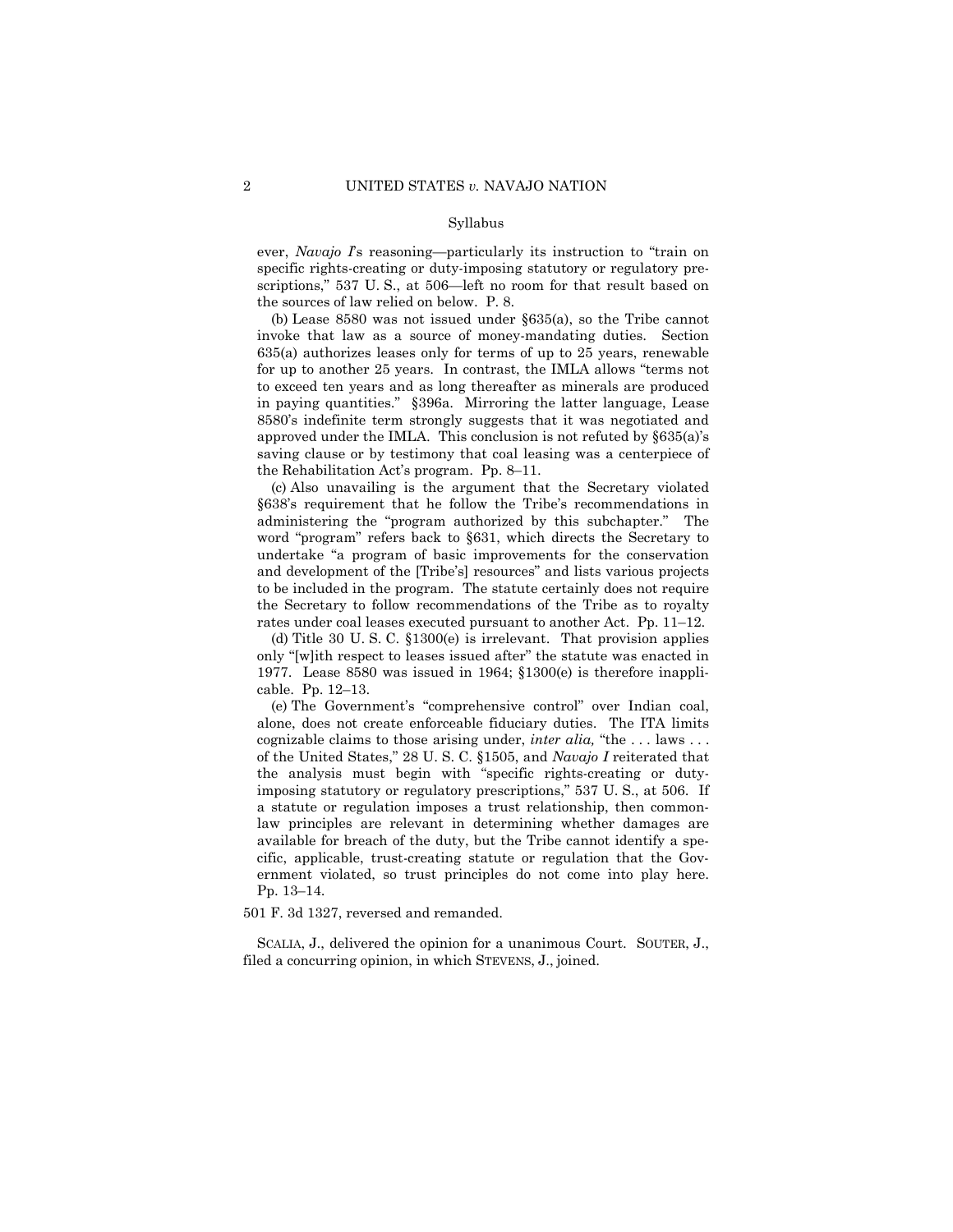NOTICE: This opinion is subject to formal revision before publication in the preliminary print of the United States Reports. Readers are requested to notify the Reporter of Decisions, Supreme Court of the United States, Washington, D. C. 20543, of any typographical or other formal errors, in order that corrections may be made before the preliminary print goes to press.

### $\frac{1}{2}$  ,  $\frac{1}{2}$  ,  $\frac{1}{2}$  ,  $\frac{1}{2}$  ,  $\frac{1}{2}$  ,  $\frac{1}{2}$  ,  $\frac{1}{2}$ **SUPREME COURT OF THE UNITED STATES**

#### $\frac{1}{2}$  ,  $\frac{1}{2}$  ,  $\frac{1}{2}$  ,  $\frac{1}{2}$  ,  $\frac{1}{2}$  ,  $\frac{1}{2}$ No. 07–1410

### UNITED STATES, PETITIONER *v.* NAVAJO NATION

### ON WRIT OF CERTIORARI TO THE UNITED STATES COURT OF APPEALS FOR THE FEDERAL CIRCUIT

#### [April 6, 2009]

### JUSTICE SCALIA delivered the opinion of the Court.

For over 15 years, the Indian Tribe known as the Navajo Nation has been pursuing a claim for money damages against the Federal Government based on an asserted breach of trust by the Secretary of the Interior in connection with his approval of amendments to a coal lease executed by the Tribe. The original lease took effect in 1964. The amendments were approved in 1987. The litigation was initiated in 1993. Six years ago, we held that "the Tribe's claim for compensation . . . fails," *United States* v. *Navajo Nation*, 537 U. S. 488, 493 (2003) *(Navajo I)*, but after further proceedings on remand the United States Court of Appeals for the Federal Circuit resuscitated it. 501 F. 3d 1327 (2007). Today we hold, once again, that the Tribe's claim for compensation fails. This matter should now be regarded as closed.

### I. Legal Background

The Federal Government cannot be sued without its consent. *FDIC* v. *Meyer*, 510 U. S. 471, 475 (1994). Limited consent has been granted through a variety of statutes, including one colloquially referred to as the Indian Tucker Act: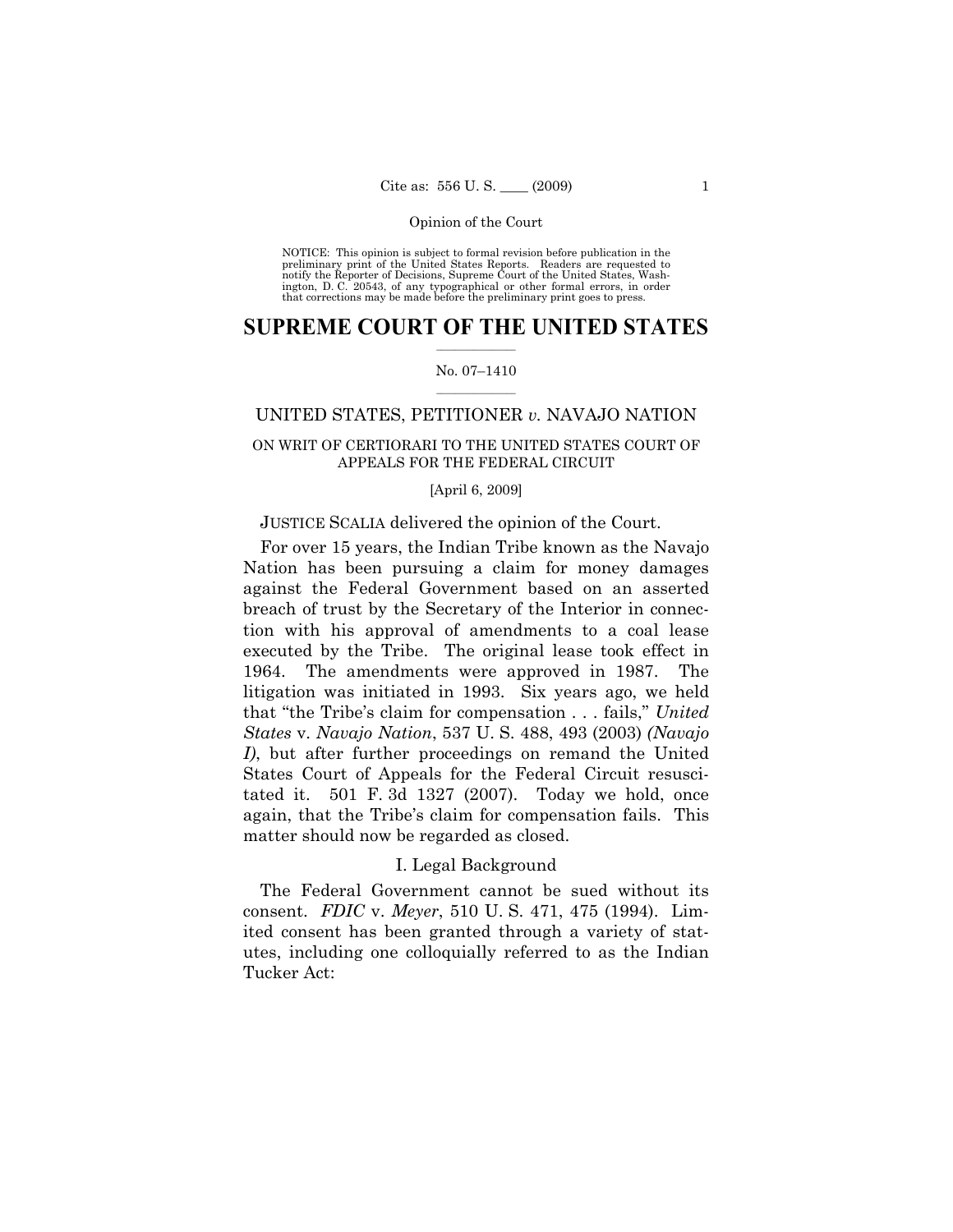"The United States Court of Federal Claims shall have jurisdiction of any claim against the United States accruing after August 13, 1946, in favor of any tribe . . . whenever such claim is one arising under the Constitution, laws or treaties of the United States, or Executive orders of the President, or is one which otherwise would be cognizable in the Court of Federal Claims if the claimant were not an Indian tribe, band or group." 28 U. S. C. §1505.

The last clause refers to the (ordinary) Tucker Act, which waives immunity with respect to any claim "founded either upon the Constitution, or any Act of Congress or any regulation of an executive department, or upon any express or implied contract with the United States, or for liquidated or unliquidated damages in cases not sounding in tort." §1491(a)(1).

Neither the Tucker Act nor the Indian Tucker Act creates substantive rights; they are simply jurisdictional provisions that operate to waive sovereign immunity for claims premised on other sources of law (*e.g.*, statutes or contracts). *United States* v. *Testan*, 424 U. S. 392, 400 (1976); *United States* v. *Mitchell*, 445 U. S. 535, 538 (1980) *(Mitchell I)*. The other source of law need not *explicitly* provide that the right or duty it creates is enforceable through a suit for damages, but it triggers liability only if it "'can fairly be interpreted as mandating compensation by the Federal Government.'" *Testan*, *supra*, at 400 (quoting *Eastport S. S. Corp.* v. *United States*, 178 Ct. Cl. 599, 607, 372 F. 2d 1002, 1009 (1967)); see also *United States* v. *Mitchell*, 463 U. S. 206, 218 (1983) *(Mitchell II); Navajo I*, 537 U. S., at 503.

As we explained in *Navajo I*, there are thus two hurdles that must be cleared before a tribe can invoke jurisdiction under the Indian Tucker Act. First, the tribe "must identify a substantive source of law that establishes specific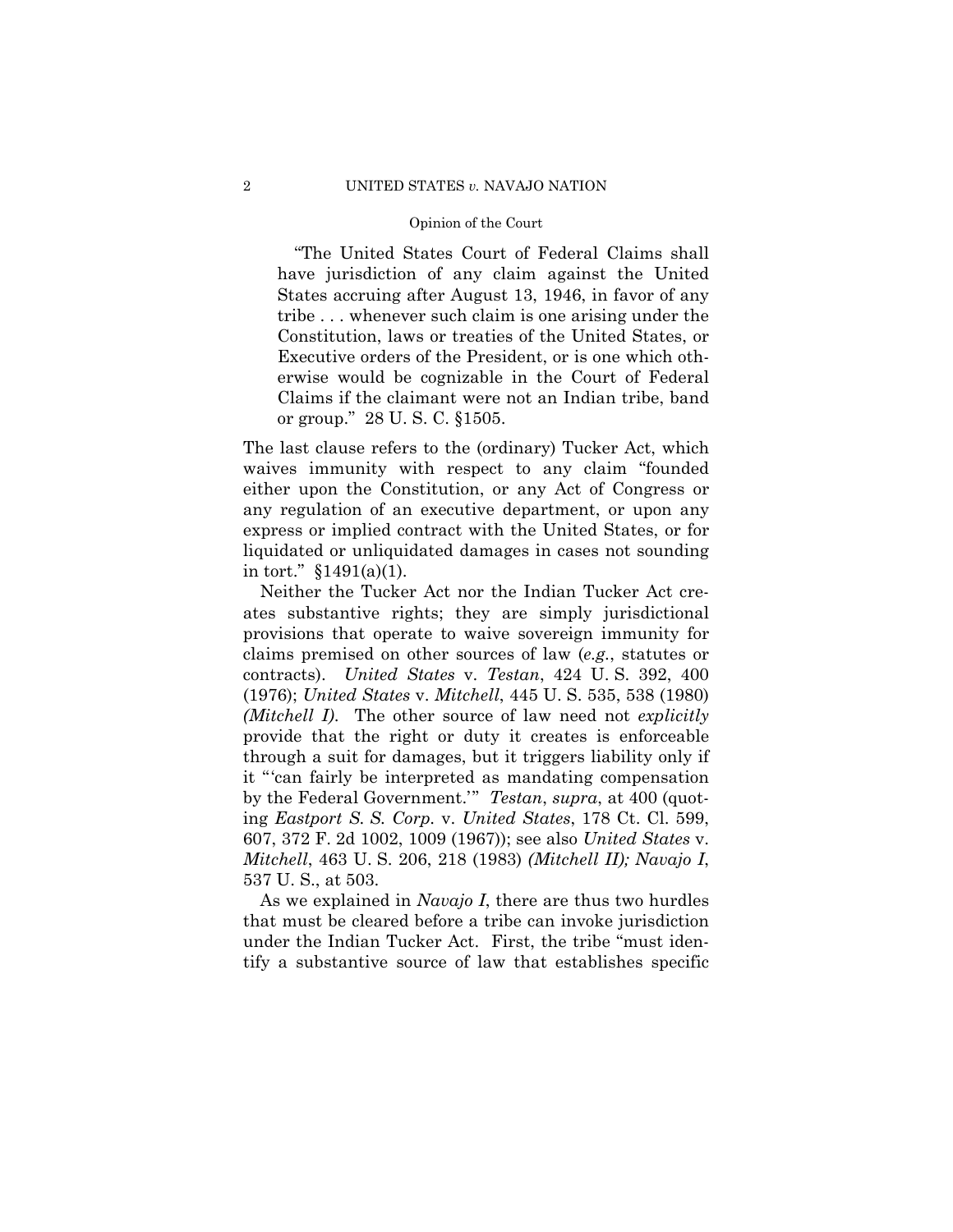fiduciary or other duties, and allege that the Government has failed faithfully to perform those duties." *Id.*, at 506. "If that threshold is passed, the court must then determine whether the relevant source of substantive law 'can fairly be interpreted as mandating compensation for damages sustained as a result of a breach of the duties [the governing law] impose[s].'" *Ibid.* (alteration in original). At the second stage, principles of trust law might be relevant "in drawing the inference that Congress intended damages to remedy a breach." *United States* v. *White Mountain Apache Tribe*, 537 U. S. 465, 477 (2003).

### II. History of the Present Case A. The Facts

A comprehensive recitation of the facts can be found in *Navajo I*, *supra*, at 495–502. By way of executive summary: The Tribe occupies a large Indian reservation in the American Southwest, on which there are significant coal deposits. In 1964 the Secretary of the Interior approved a lease (Lease 8580), executed by the Tribe and the predecessor of Peabody Coal Company, allowing the company to engage in coal mining on a tract of the reservation in exchange for royalty payments to the Tribe. The term of the lease was set at "ten (10) years from the date hereof, and for so long thereafter as the substances produced are being mined by the Lessee in accordance with its terms, in paying quantities," App. 189; it is still in effect today. The royalty rates were originally set at a maximum of 37.5 cents per ton of coal, but the lease also said that the rates were "subject to reasonable adjustment by the Secretary of the Interior" after 20 years and again "at the end of each successive ten-year period thereafter." *Id.*, at 194.

The dispute in this case concerns the Tribe's attempt to secure such an adjustment to the royalty rate after the initial 20-year period elapsed in 1984. At that point, the Tribe requested that the Secretary exercise his power to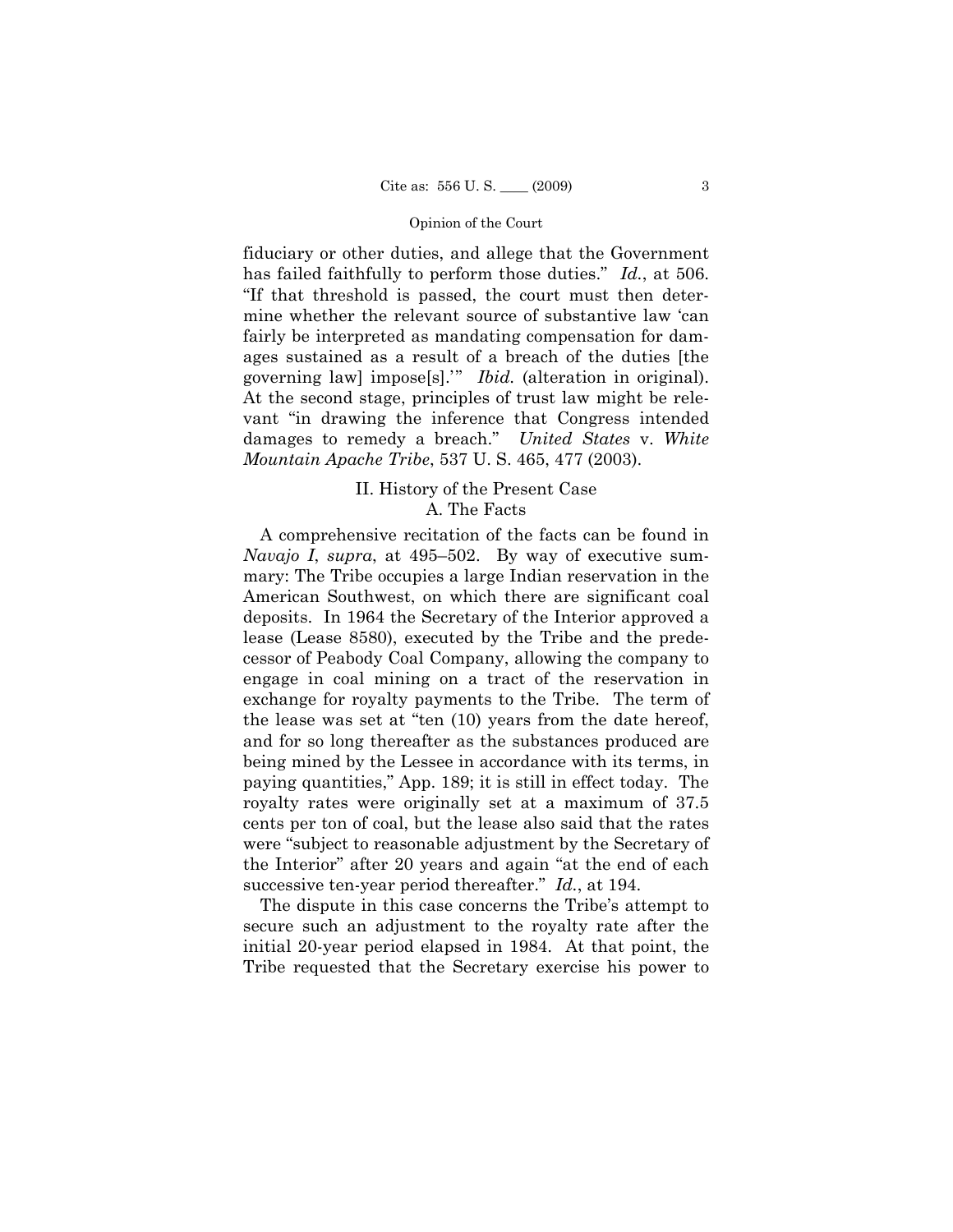increase the royalty rate, and the Director of the Bureau of Indian Affairs for the Navajo Area issued an opinion letter imposing a new rate of 20 percent of gross proceeds. *Id.*, at 8–9. But Peabody filed an administrative appeal, and while it was pending the Tribe and the company reached a negotiated agreement to set a rate of 12.5 percent of gross proceeds instead. As a result, the Area Director's decision was vacated, the administrative appeal was dismissed, and the Secretary approved the amendments to the lease.

### B. This Litigation through *Navajo I*

The Tribe launched the present lawsuit in 1993, claiming that the Secretary's actions in connection with the approval of the lease amendments constituted a breach of trust. In particular, the Tribe alleged that the Secretary, following upon improper *ex parte* contacts with Peabody, had delayed action on Peabody's administrative appeal in order to pressure the economically desperate Tribe to return to the bargaining table. This, the complaint charged, was in violation of the United States' fiduciary duty to act in the Indians' best interests. The Tribe sought \$600 million in damages, invoking the Indian Tucker Act to bypass sovereign immunity.

The Court of Federal Claims granted summary judgment to the United States, concluding that "the Navajo Nation has failed to present statutory authority which can be fairly interpreted as mandating compensation for the government's fiduciary wrongs," *Navajo Nation* v. *United States*, 46 Fed. Cl. 217, 236 (2000), and therefore could not sue under the Indian Tucker Act. The Federal Circuit reversed that ruling and held that the Indian Mineral Leasing Act of 1938 (IMLA), 52 Stat. 347, 25 U. S. C. §396a *et seq*., among other statutes, gave the Government broad control over mineral leasing on Indian lands, thus creating a fiduciary duty enforceable through suits for monetary damages. *Navajo Nation* v. *United States*, 263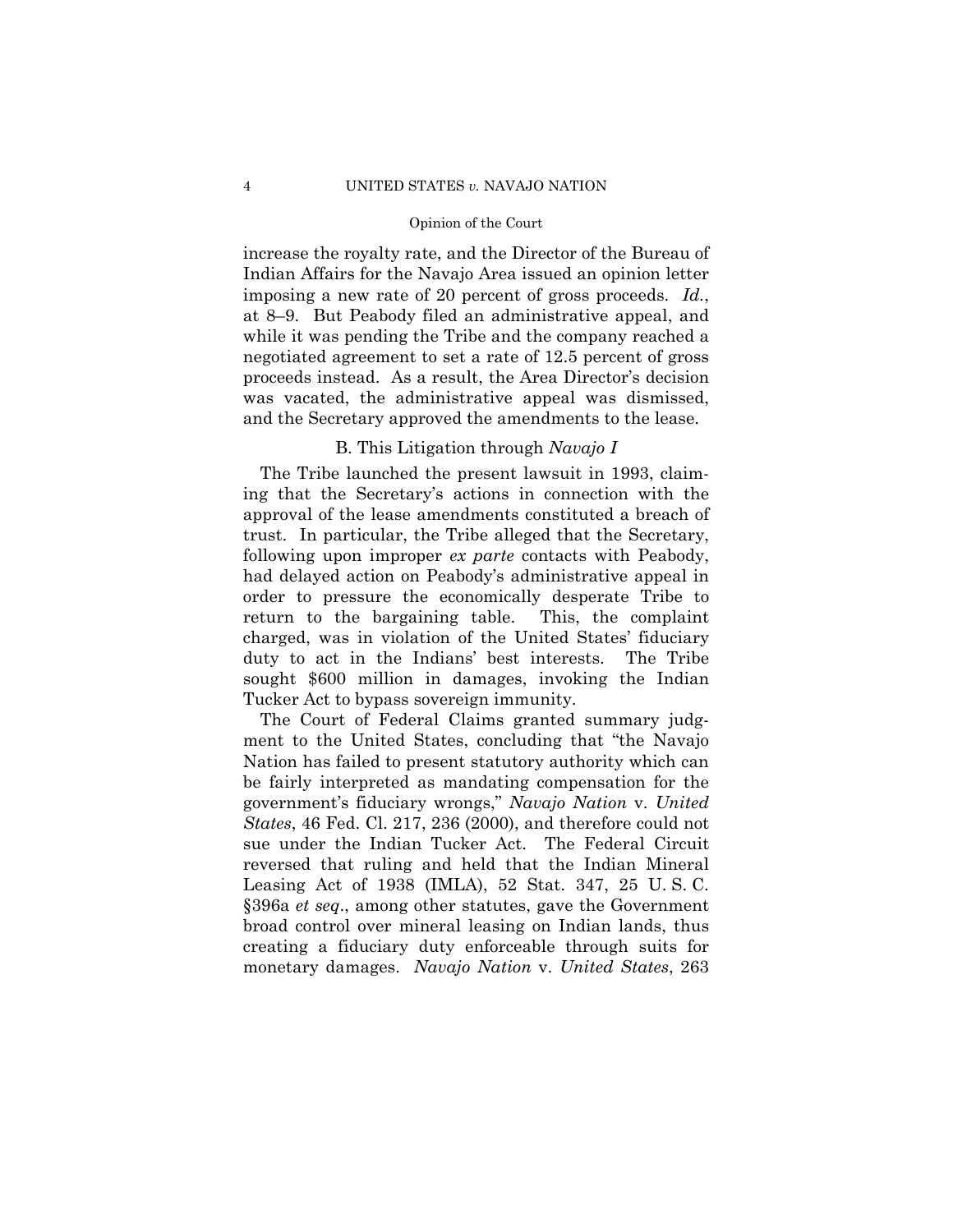F. 3d 1325, 1330–1332 (2001). Finding that the Government had in fact violated its obligations, the Court of Appeals reinstated the suit.

We granted certiorari, *United States* v. *Navajo Nation*, 535 U. S. 1111 (2002), and (as described by the author of the ensuing opinion, concurring in a companion case) considered "the threshold question" presented by the Tribe's attempt to invoke the Indian Tucker Act: "[W]hether the IMLA and its regulations impose any concrete substantive obligations, fiduciary or otherwise, on the Government," *White Mountain*, *supra*, at 480 (GINSBURG, J., concurring). The answer was an unequivocal no.

The relevant provision of the IMLA provided as follows:

"[U]nallotted lands within any Indian reservation or lands owned by any tribe . . . may, with the approval of the Secretary of the Interior, be leased for mining purposes, by authority of the tribal council or other authorized spokesmen for such Indians, for terms not to exceed ten years and as long thereafter as minerals are produced in paying quantities." 25 U. S. C. §396a.

Another provision of the IMLA authorized the Secretary to promulgate regulations governing operations under such leases, §396d, but during the relevant period the regulations applicable to coal leases, beyond setting a minimum royalty rate of 10 cents per ton, 25 CFR §211.15(c) (1985), did not limit the Secretary's approval authority.

We construed the IMLA in light of its purpose: to "enhance tribal self-determination by giving Tribes, not the Government, the lead role in negotiating mining leases with third parties." *Navajo I*, 537 U. S., at 508. Consistent with that goal, the IMLA gave the Secretary not a "comprehensive managerial role," *id.*, at 507, but only the power to approve coal leases already negotiated by Tribes. That authority did not create, expressly or otherwise, a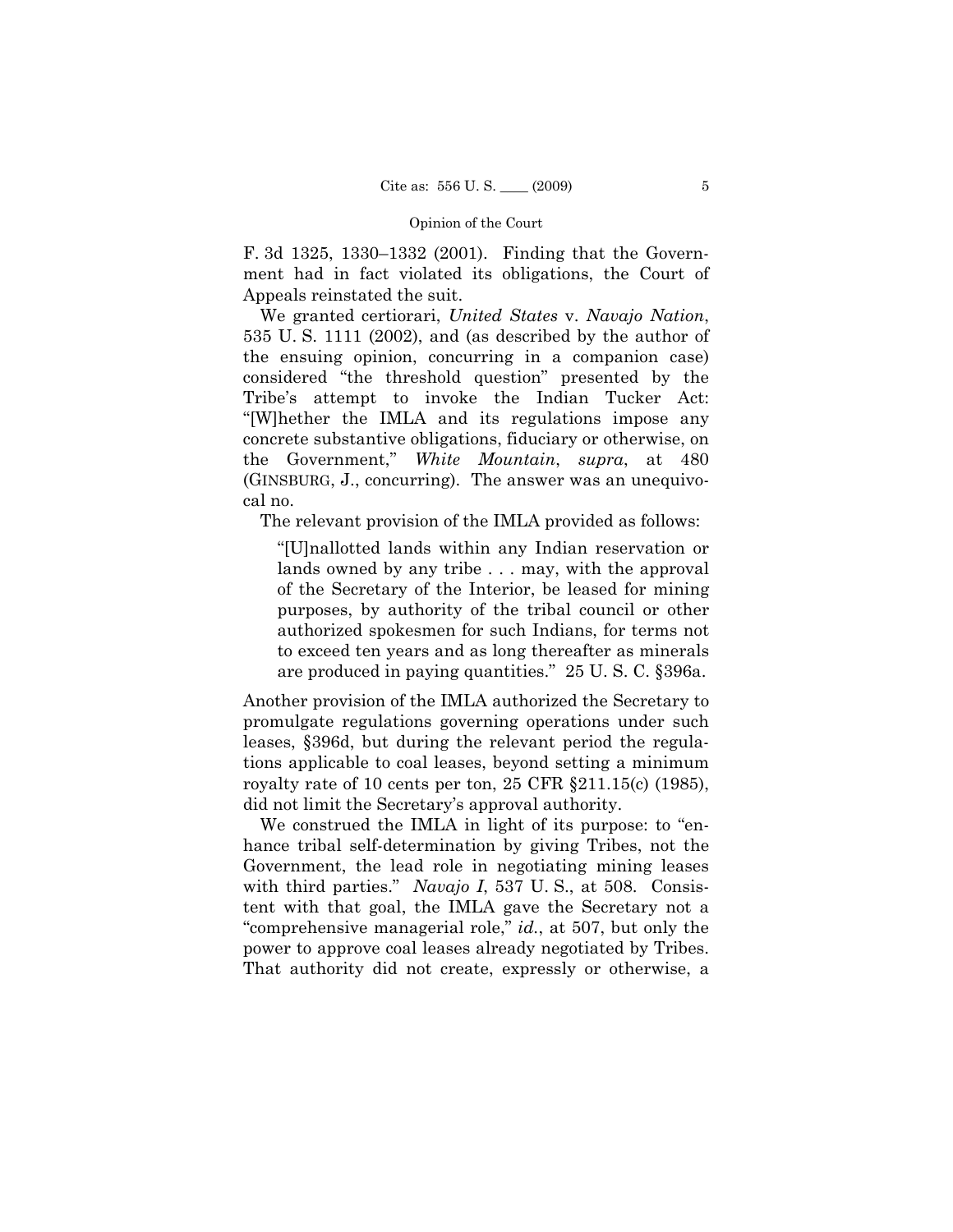trust duty with respect to coal leasing and so there existed no enforceable fiduciary obligations that the Tribe could sue the Government for having neglected. *Id.*, at 507–508.

 We distinguished *Mitchell II*, which involved a series of statutes and regulations that gave the Federal Government "full responsibility to manage Indian resources and land for the benefit of the Indians." 463 U. S., at 224. Title 25 U. S. C. §406(a) permitted Indians to sell timber with the consent of the Secretary of the Interior, but directed the Secretary to base his decisions on "a consideration of the needs and best interests of the Indian owner and his heirs" and enumerated specific factors to guide that decisionmaking. We understood that statute—in combination with several other provisions and the applicable regulations—to create a fiduciary duty with respect to Indian timber. *Mitchell II*, *supra*, at 219–224. But neither the IMLA nor its regulations established any analogous duties or obligations in the coal context. *Navajo I*, *supra*, at 507–508.

Nor did the other statutes cited by the Tribe—25 U. S. C. §399 and the Indian Mineral Development Act of 1982 (IMDA), 96 Stat. 1938, 25 U. S. C. §2101 *et seq.* help its case. Section 399 "is not part of the IMLA and [did] not govern Lease 8580," *Navajo I*, 537 U. S., at 509; rather, it granted to the Secretary the power to lease Indian land on his own say-so. We therefore found it irrelevant to the question whether "the Secretary's more limited *approval* role under the IMLA" created any enforceable duties. *Ibid.* And while the IMDA did set standards to govern the Secretary's approval of other miningrelated agreements, Lease 8580 "falls outside the IMDA's domain," *ibid.;* that law was accordingly beside the point.

Having resolved that "we ha[d] no warrant from any relevant statute or regulation to conclude that [the Secretary's] conduct implicated a duty enforceable in an action for damages under the Indian Tucker Act," this Court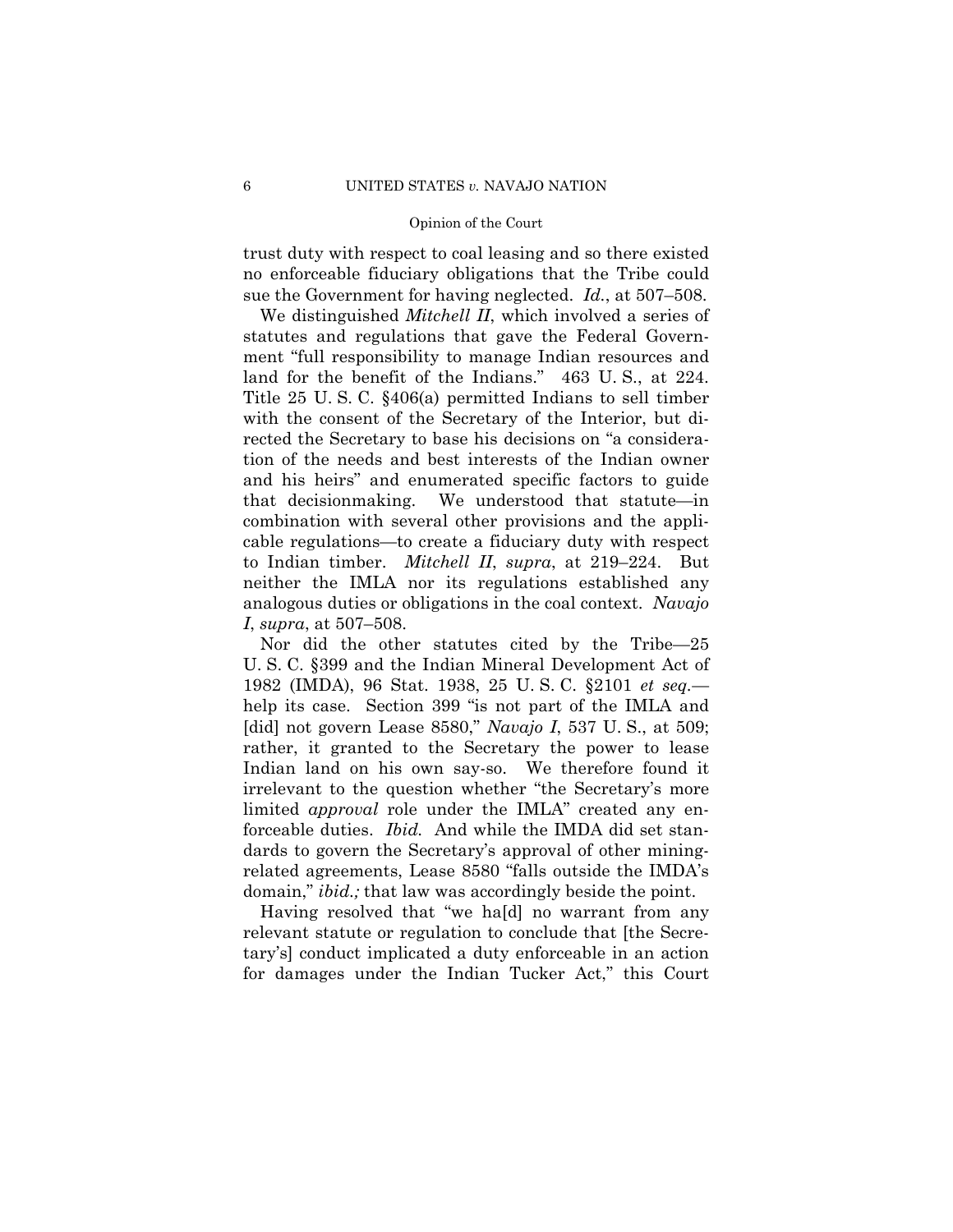reversed the Federal Circuit's judgment in favor of the Tribe and "remanded for further proceedings consistent with this opinion." *Id.*, at 514.

### C. Proceedings on Remand

On remand, the Tribe argued that even if its suit could not be maintained on the basis of the IMLA, the IMDA, or §399, a "network" of other statutes, treaties, and regulations could provide the basis for its claims. The Government objected that our opinion foreclosed that possibility, but the Federal Circuit disagreed and remanded for consideration of the argument in the first instance. 347 F. 3d 1327 (2003). The Court of Federal Claims, however, persisted in its original decision to dismiss the Tribe's claim, explaining that nothing in the suggested "network" succeeded in tying "specific laws or regulatory provisions to the issue at hand," namely, the Secretary's approval of royalty rates in coal leases negotiated by tribes. 68 Fed. Cl. 805, 811 (2005).

Once again the Federal Circuit reversed, this time relying primarily on three statutory provisions—two sections of the Navajo-Hopi Rehabilitation Act of 1950, 64 Stat. 46, 25 U. S. C. §§635(a), 638; and one section of the Surface Mining Control and Reclamation Act of 1977, 30 U. S. C. §1300(e)—to allow the Tribe's claim to proceed. The Court held that the Government had violated the specific duties created by those statutes, as well as "common law trust duties of care, candor, and loyalty" that arise from the comprehensive control over tribal coal that is exercised by the Government. 501 F. 3d 1327, 1346 (2007).

Once again we granted the Government's petition for a writ of certiorari. 554 U.S. \_\_ (2008).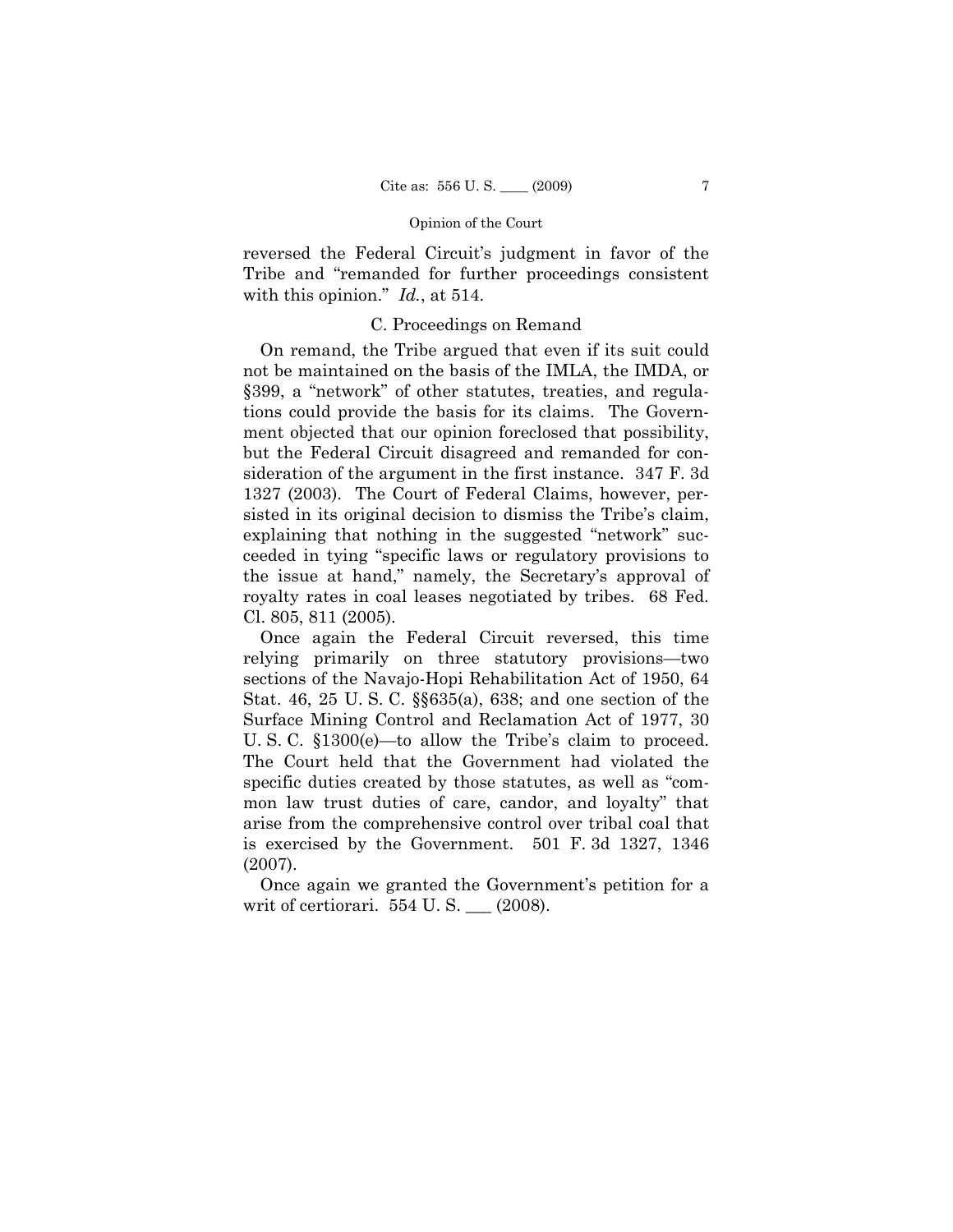## III. Analysis A. Threshold Matter

The Government points to our categorical concluding language in *Navajo I:* "[W]e have no warrant from any relevant statute or regulation to conclude that [the Secretary's] conduct implicated a duty enforceable in an action for damages under the Indian Tucker Act," 537 U. S., at 514. This proves, the Government claims, that this Court definitively terminated the Tribe's claim last time around, so that the lower court's later resurrection of the suit was flatly inconsistent with our mandate. But, to be fair, our opinion (like the Court of Appeals decision we were reviewing, *Navajo Nation*, 263 F. 3d, at 1327, 1330–1331) did not analyze any statutes beyond the IMLA, the IMDA, and §399. It is thus conceivable, albeit unlikely, that some other relevant statute, though invoked by the Tribe at the outset of the litigation, might have gone unmentioned by the Federal Circuit and unanalyzed by this Court.

So we cannot say that our mandate completely foreclosed the possibility that such a statute might allow for the Tribe to succeed on remand. What we can say, however, is that our reasoning in *Navajo I*—in particular, our emphasis on the need for courts to "train on specific rights-creating or duty-imposing statutory or regulatory prescriptions," 537 U. S., at 506—left no room for that result based on the sources of law that the Court of Appeals relied upon.

### B. 25 U. S. C. §635(a)

The first of the two discussed provisions of the Navajo-Hopi Rehabilitation Act of 1950—like the IMLA—permits Indians to lease reservation lands if the Secretary approves of the deal:

"Any restricted Indian lands owned by the Navajo Tribe, members thereof, or associations of such members . . . may be leased by the Indian owners, with the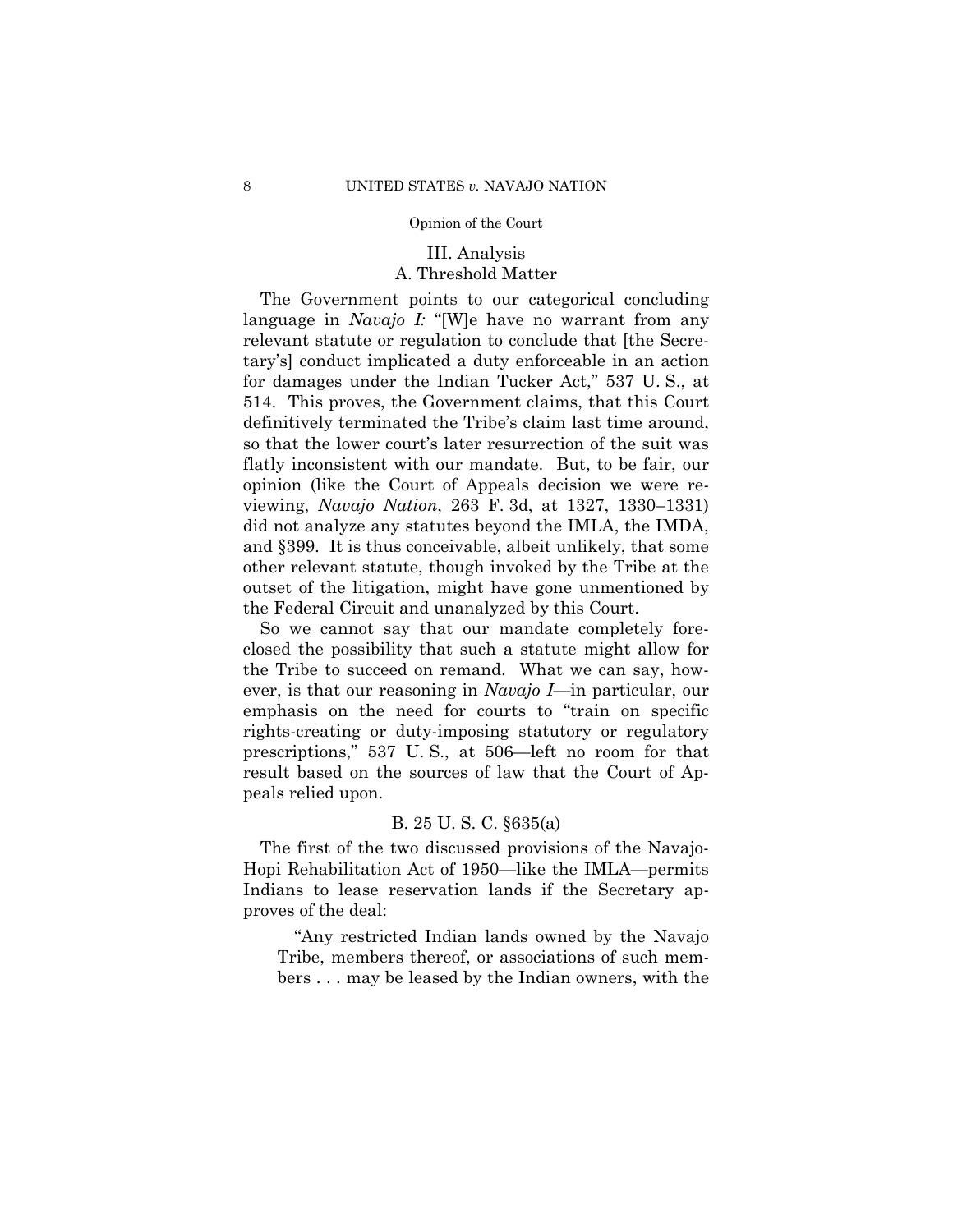approval of the Secretary of the Interior, for public, religious, educational, recreational, or business purposes, including the development or utilization of natural resources in connection with operations under such leases. All leases so granted shall be for a term of not to exceed twenty-five years, but may include provisions authorizing their renewal for an additional term of not to exceed twenty-five years, and shall be made under such regulations as may be prescribed by the Secretary. . . . Nothing contained in this section shall be construed to repeal or affect any authority to lease restricted Indian lands conferred by or pursuant to any other provision of law." 25 U. S. C. §635(a).

The Tribe contends that this section renders the Government liable for any breach of trust in connection with the approval of leases executed pursuant to the authority it grants. Whether or not that is so, the provision only even *arguably* matters if Lease 8580 was issued under its authority.

In *Navajo I* we presumed, as did the parties, that the lease had been issued pursuant to the IMLA. 537 U. S., at 495. But now the Tribe has changed its tune, and contends that Lease 8580 was approved under §635(a), not under the IMLA at all. Brief for Respondent 39. The Government says otherwise. Section 635(a) permits leasing only for "public, religious, educational, recreational, or business purposes," and the Government contends that mining is not embraced by those terms. While leases under §635(a) may provide for "the development or utilization of natural resources," they may do so only "in connection with operations under such leases," *i.e.*, in connection with operations for the enumerated purposes. By contrast, *mining* leases were permitted and governed by the IMLA even before the Navajo-Hopi Rehabilitation Act was enacted in 1950.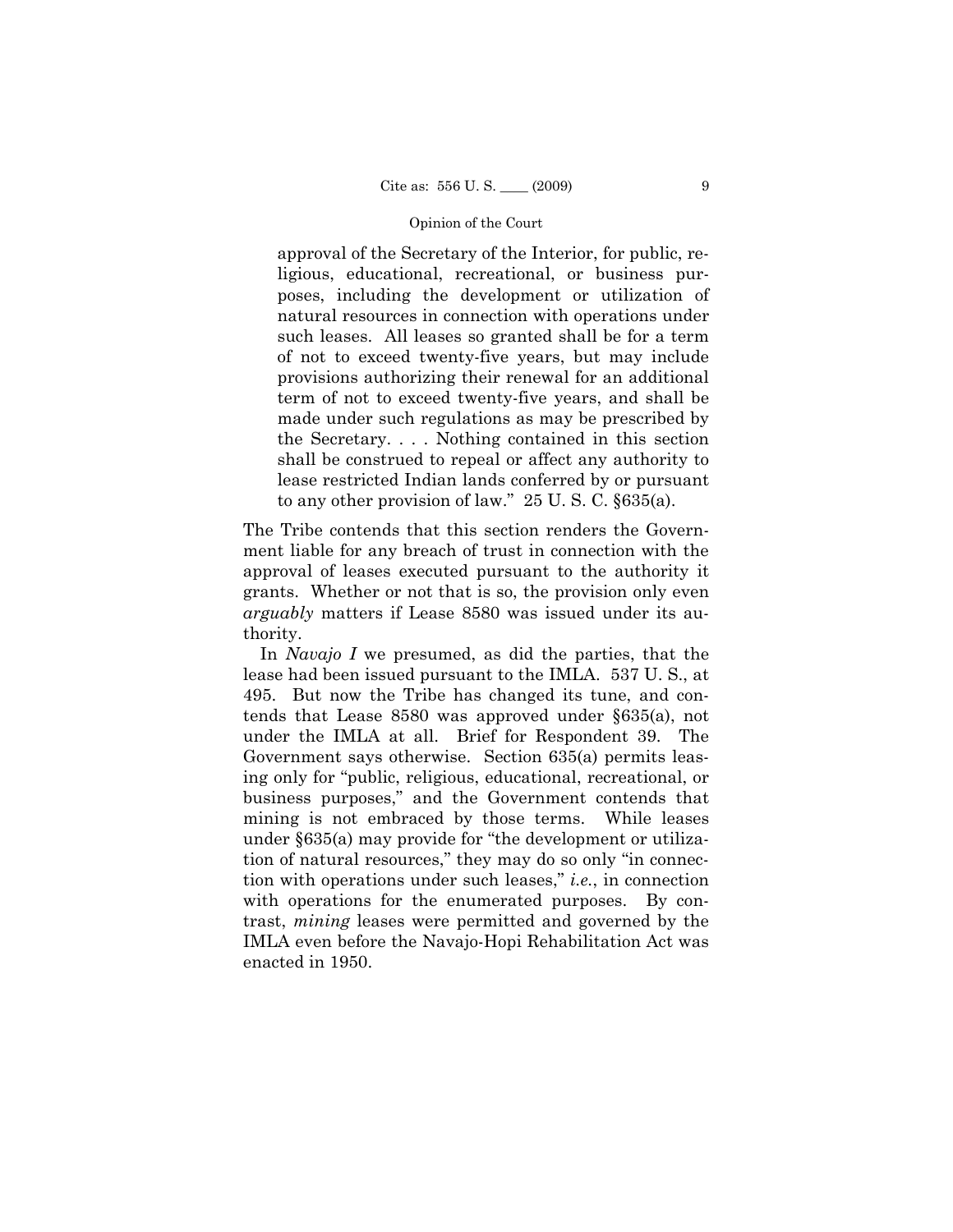We need not decide whether the Government is correct on that point, or whether mining could ever qualify as a "business purpose" under the statute, because the Tribe's argument suffers from a more fundamental problem. Section 635(a) authorizes leases only for terms of up to 25 years, renewable for up to another 25 years. In contrast, the IMLA allows "for terms not to exceed ten years and as long thereafter as minerals are produced in paying quantities." 25 U. S. C. §396a. Lease 8580, mirroring the latter language, sets a term of "ten (10) years from the date hereof, and for so long thereafter as the substances produced are being mined by the Lessee in accordance with its terms, in paying quantities." App. 189. That indefinite lease term strongly suggests that it was negotiated by the Tribe and approved by the Secretary under the powers authorized by the IMLA, not the Rehabilitation Act.

The Tribe's only responses to this apparently fatal defect in its argument are (1) that §635(a) expressly leaves unaffected "any authority to lease restricted Indian lands conferred by or pursuant to any other provision of law," including the authority to lease for indefinite terms; and (2) that Stewart Udall, who served as Secretary of the Interior during the 1960's, recently testified that "coal leasing and related development was the centerpiece of the resources development program" under the Rehabilitation Act, *id.*, at 569.

As to the former: That is precisely the point. Section 635(a) creates a *supplemental* authority for leasing Indian land; it does not displace authority granted elsewhere. But in light of the different conditions attached to the different grants, it is apparent that a *particular* lease must be executed and approved pursuant to a *particular*  authorization. The saving clause in §635(a) does not allow the Tribe to mix-and-match, to combine the (allegedly) duty-creating mechanism of the Rehabilitation Act with the indefinite lease term of the IMLA. It must be one or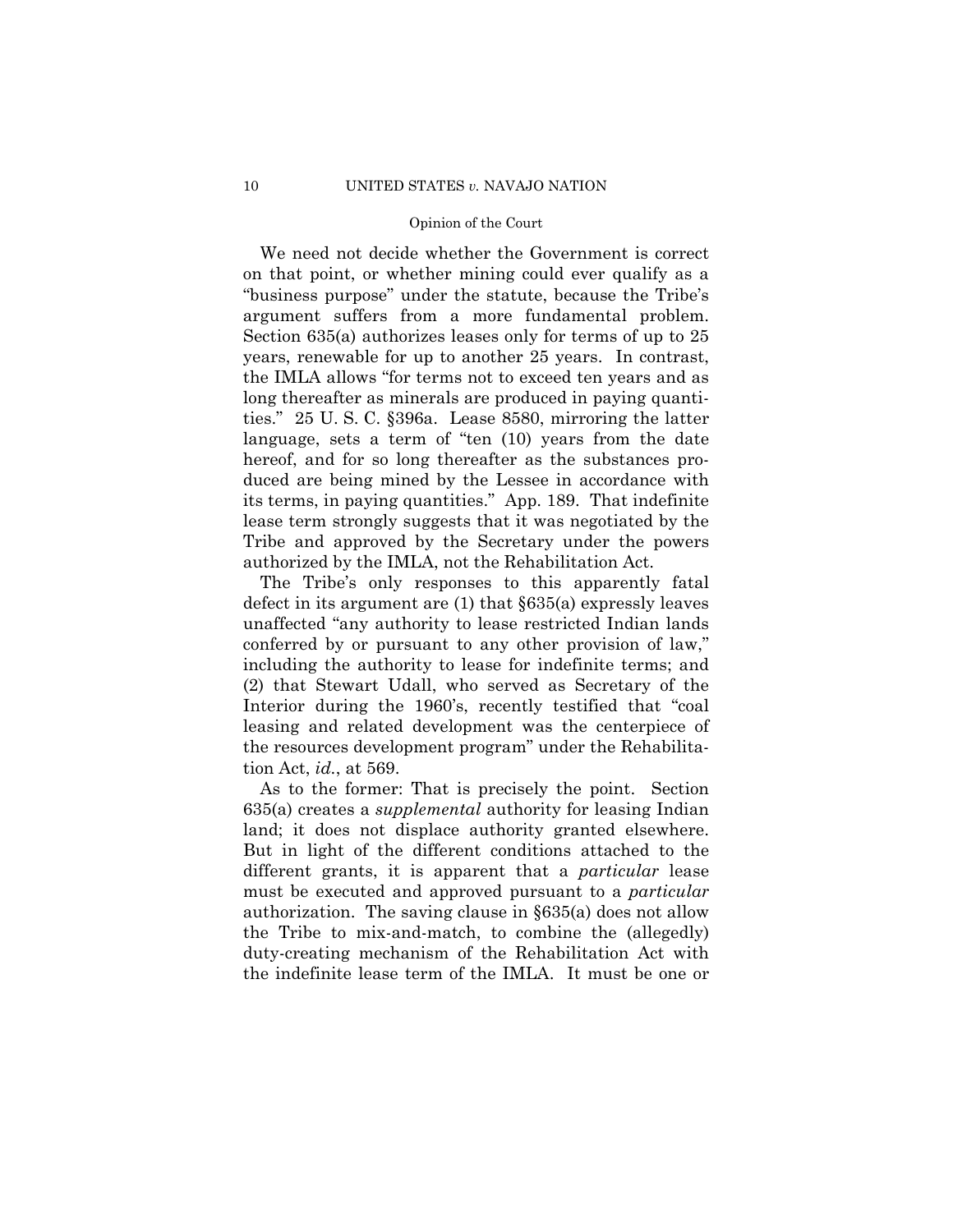the other, and the record persuasively demonstrates that Lease 8580 is an IMLA lease.

As to Secretary Udall's testimony: That is not inconsistent with our conclusion. The Interior Department may have viewed coal leasing as an important part of the program to rehabilitate the Navajo Tribe but that does not prove that Lease 8580 was issued pursuant to the supplemental leasing authority granted by the Rehabilitation Act, rather than the pre-existing leasing authority of the IMLA preserved by the Rehabilitation Act. The latter, perhaps because of its longer lease terms, was evidently preferable to the Tribe or the coal company or both.

Because the lease in this case "falls outside" §635(a)'s "domain," *Navajo I*, *supra*, at 509, the Tribe cannot invoke it as a source of money-mandating rights or duties.

### C. 25 U. S. C. §638

Next, the Tribe points to a second provision in the Navajo-Hopi Rehabilitation Act:

"The Tribal Councils of the Navajo and Hopi Tribes and the Indian communities affected shall be kept informed and afforded opportunity to consider from their inception plans pertaining to the program authorized by this subchapter. In the administration of the program, the Secretary of the Interior shall consider the recommendations of the tribal councils and shall follow such recommendations whenever he deems them feasible and consistent with the objectives of this subchapter." 25 U. S. C. §638.

In the Tribe's view, the Secretary violated this provision by failing promptly to abide by its wishes to affirm the Area Director's order increasing the royalty rate under Lease 8580 to a full 20 percent of gross proceeds.

We cannot agree. The "program" twice mentioned in §638 refers back to the Act's opening provision, which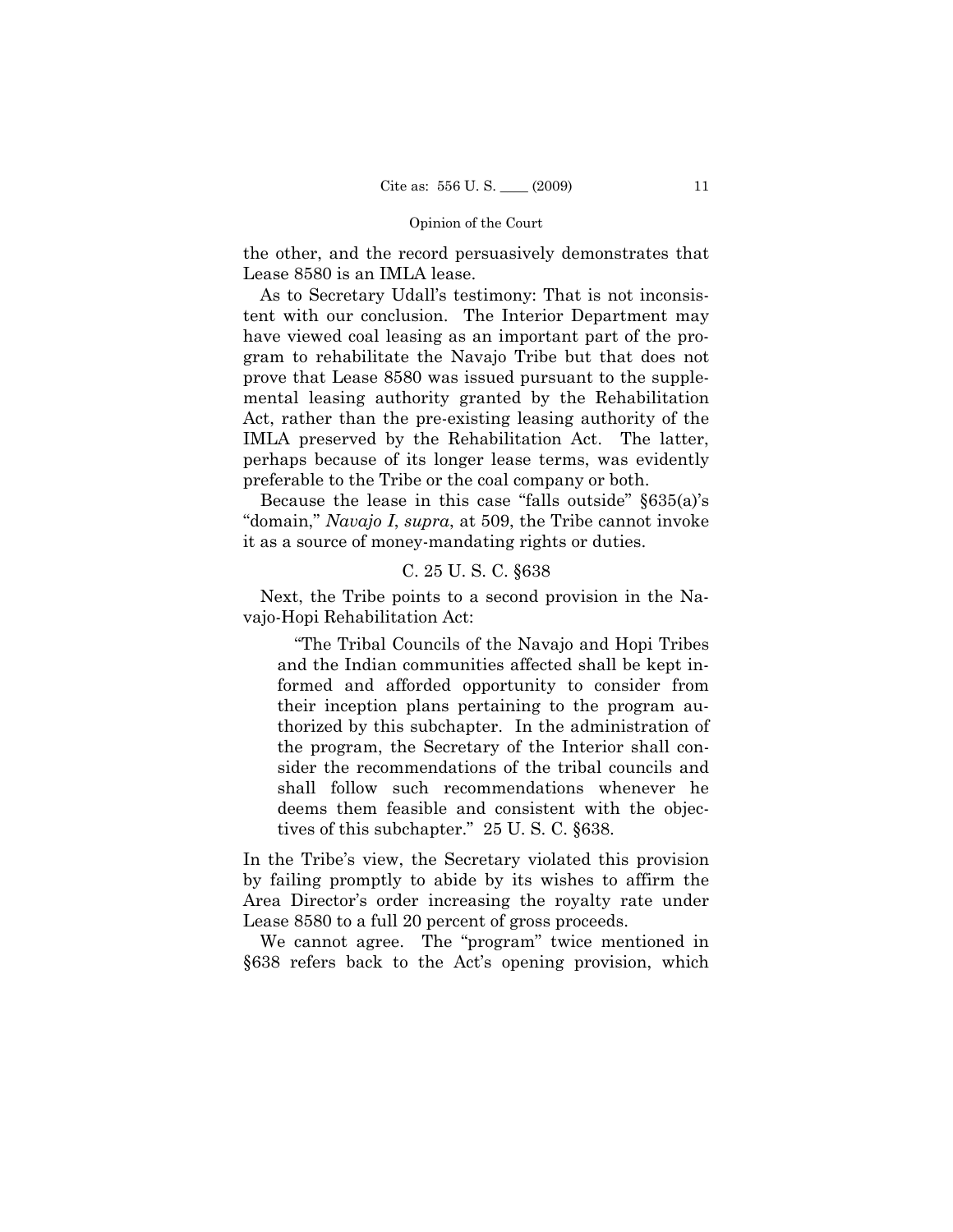directs the Secretary to undertake "a program of basic improvements for the conservation and development of the resources of the Navajo and Hopi Indians, the more productive employment of their manpower, and the supplying of means to be used in their rehabilitation." §631. The statute then enumerates various projects to be included in that program, and authorizes appropriation of funds (in specific amounts) for each. *E.g.*, "Soil and water conservation and range improvement work, \$10,000,000." §631(1)*.* 

The only listed project even remotely related to this case is "[s]urveys and studies of timber, coal, mineral, and other physical and human resources." §631(3)*.* Of course a lease is neither a survey nor a study. To read §638 as imposing a money-mandating duty on the Secretary to follow recommendations of the Tribe as to royalty rates under coal leases executed pursuant to another Act, and to allow for the enforcement of that duty through the Indian Tucker Act, would simply be too far a stretch.

### D. 30 U. S. C. §1201 *et seq.*

The final statute invoked by the Tribe is the most easily dispensed with. The Surface Mining Control and Reclamation Act of 1977 (SMCRA), 91 Stat. 445, 30 U. S. C. §1201 *et seq.*, is a comprehensive statute that regulates all surface coal mining operations. See generally §1202; *Hodel* v. *Virginia Surface Mining & Reclamation Assn., Inc.*, 452 U. S. 264, 268–272 (1981). One section of the Act, §1300, deals with coal mining specifically on Indian lands, and the Tribe cites subsection (e): "With respect to leases issued after [the date of enactment of this Act], the Secretary shall include and enforce terms and conditions in addition to those required by subsections (c) and (d) of this section as may be requested by the Indian tribe in such leases."

According to the Tribe, this provision requires the Secretary to enforce *whatever* terms the Indians request with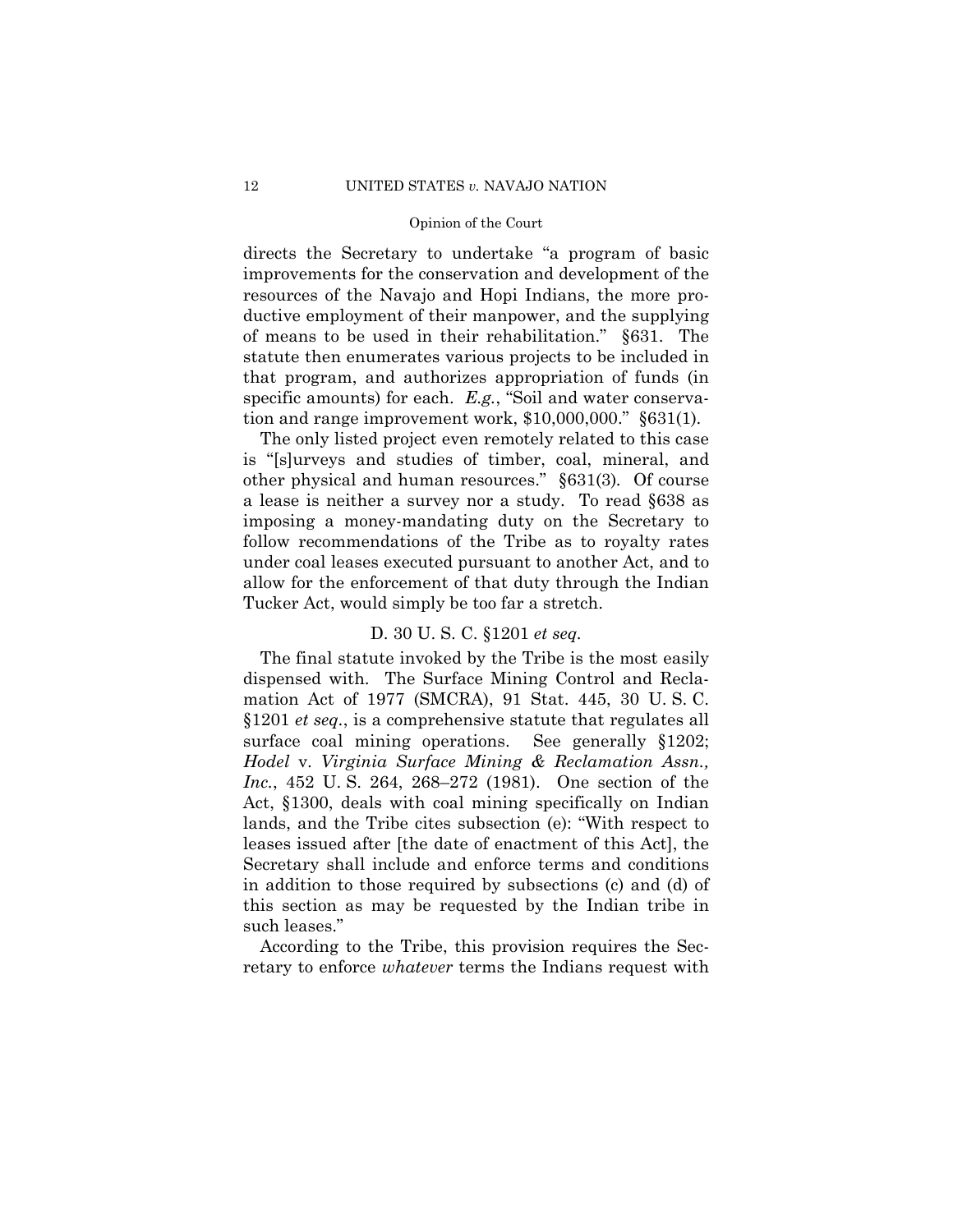respect to coal leases. In light of the fact that the referenced subsections (c) and (d) refer exclusively to environmental protection standards, that interpretation is highly suspect. In any event, because Lease 8580 was issued in 1964—some 13 years before the date of enactment of the SMCRA—the provision is categorically inapplicable. The Federal Circuit concluded otherwise on the theory that the *amendments* to the lease were approved after 1977. But §1300(e) is limited to leases "issued" after that date; and even the Tribe does not contend that a lease is "issued" whenever it is amended. The SMCRA is irrelevant here.

### E. Government's "Comprehensive Control" over Coal

The Federal Circuit's opinion also suggested that the Government's "comprehensive control" over coal on Indian land gives rise to fiduciary duties based on common-law trust principles. It noted that the Government had conducted surveys and studies of the Tribe's coal resources, 501 F. 3d, at 1341; that the Interior Department imposed various requirements on coal mining operations on Indian land—regulating, for example, "signs and markers, postmining use of land, backfilling and grading, waste disposal, topsoil handling, protection of hydrologic systems, revegetation, and steep-slope mining," *id.*, at 1342; and that the Government in practice exercised control over the calculation of coal values and quantities for royalty purposes, even though such control was codified by regulation only after the events at issue here, *id.*, at 1342–1343.

The Federal Government's liability cannot be premised on control alone. The text of the Indian Tucker Act makes clear that only claims arising under "the Constitution, laws or treaties of the United States, or Executive orders of the President" are cognizable (unless the claim could be brought by a non-Indian plaintiff under the ordinary Tucker Act). 28 U. S. C. §1505. In *Navajo I* we reiterated that the analysis must begin with "specific rights-creating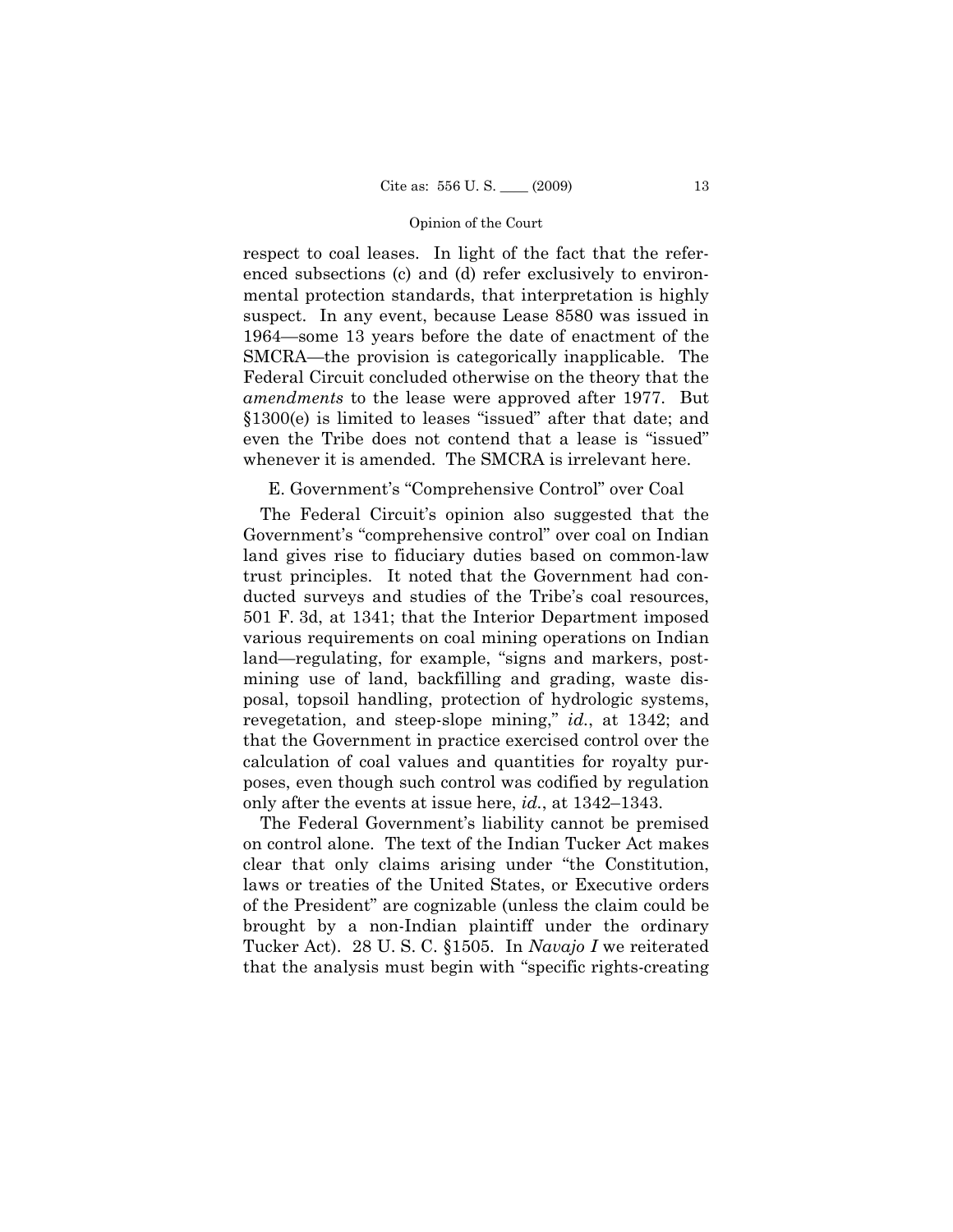or duty-imposing statutory or regulatory prescriptions." 537 U. S., at 506. *If* a plaintiff identifies such a prescription, and *if* that prescription bears the hallmarks of a "conventional fiduciary relationship," *White Mountain*, 537 U. S., at 473, *then* trust principles (including any such principles premised on "control") could play a role in "inferring that the trust obligation [is] enforceable by damages," *id.*, at 477. But that must be the second step of the analysis, not (as the Federal Circuit made it) the starting point.

*Navajo I* determined that the IMLA, which governs the lease at issue here, does not create even a "'limited trust relationship'" with respect to coal leasing. *Navajo I*, *supra*, at 508 (quoting *Mitchell I*, 445 U. S., at 542). Since the statutes discussed in the preceding subparts, *supra*, at 8–13, do not apply to the lease at all, they likewise create no such relationship. Because the Tribe cannot identify a specific, applicable, trust-creating statute or regulation that the Government violated, we do not reach the question whether the trust duty was money mandating. Thus, neither the Government's "control" over coal nor commonlaw trust principles matter.

\* \* \*

None of the sources of law cited by the Federal Circuit and relied upon by the Tribe provides any more sound a basis for its breach-of-trust lawsuit against the Federal Government than those we analyzed in *Navajo I*. This case is at an end. The judgment of the Court of Appeals is reversed, and the case is remanded with instructions to affirm the Court of Federal Claims' dismissal of the Tribe's complaint.

*It is so ordered.*